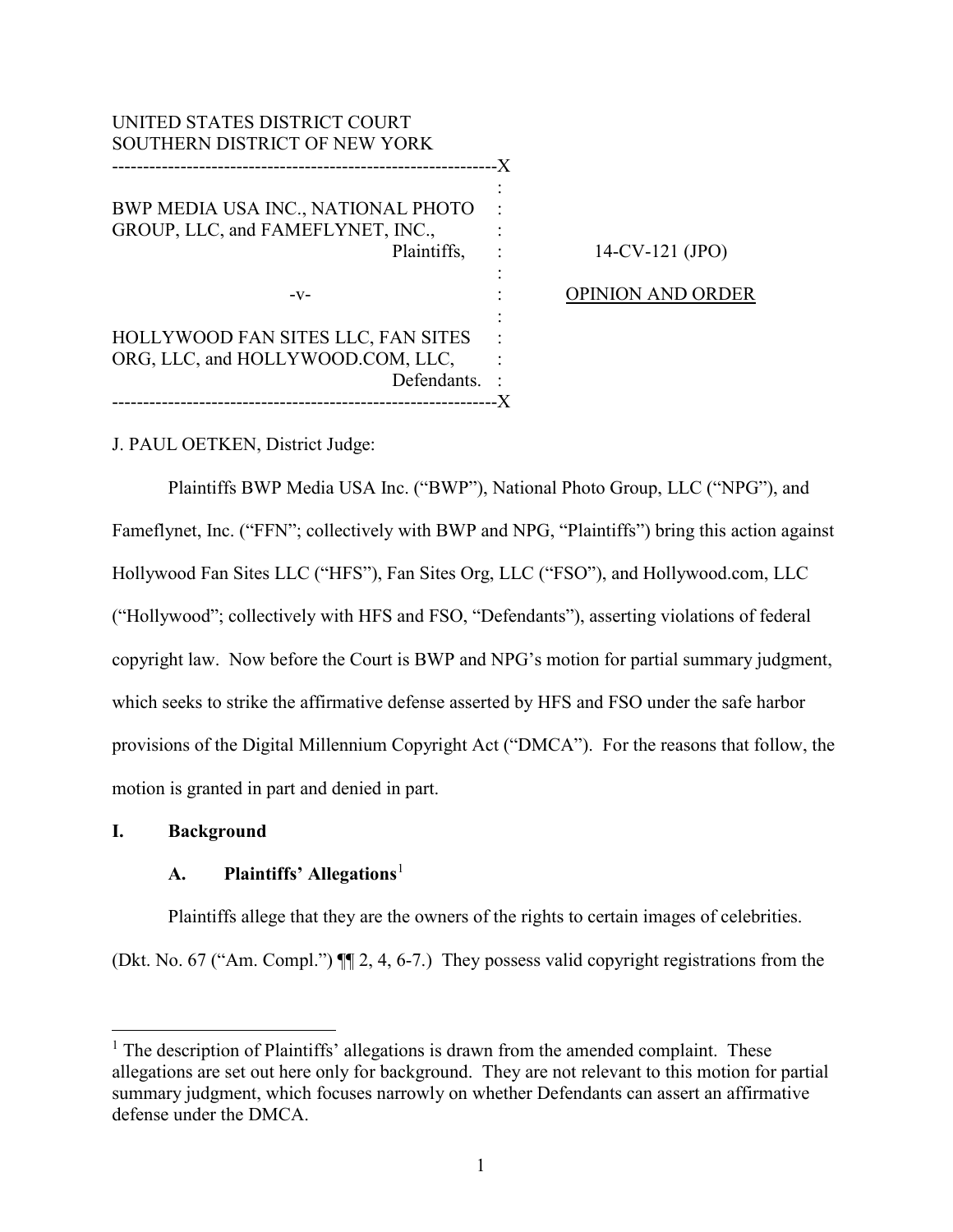U.S. Copyright Office ("USCO") for some photographs, and have registrations pending for others. (*Id.* ¶ 17.)

According to the complaint, Defendants own and operate more than 4,500 websites called the "Fan Sites Network," which are dedicated to celebrities. (*Id.* ¶ 21-22.) Plaintiffs allege that their photographs appear on websites operated by Defendants without a license and in violation of Plaintiffs' rights. (*Id.* ¶¶ 26-30.) The websites are run by individuals (termed "dummy webmasters" in the complaint) who maintain them and update their contents, subject to Defendants' "right of full control." (*Id.* ¶¶ 31-33.) Although "the most conspicuous use" of the websites "is the display of Plaintiffs' stolen [p]hotographs," and although Defendants "have knowledge or have reason to know of the dummy webmasters' theft" of the images, Defendants nonetheless do not prevent the infringing activity. (*Id.* ¶¶ 34-35, 41.)

#### **B. Procedural History**

This case was initially filed by BWP and NPG on January 8, 2014, against Defendants and several other entities and individuals. (Dkt. No. 1.) This Court granted in part and denied in part a motion to dismiss on November 14, 2014. *See BWP Media USA Inc. v. Hollywood Fan Sites, LLC*, No. 14 Civ. 121 (JPO), --- F. Supp. 3d ---, 2014 WL 6077247 (S.D.N.Y. Nov. 14, 2014). That decision dismissed claims against the parties other than Defendants for lack of personal jurisdiction, *id.* at \*2-4, and also dismissed claims under the Racketeer Influenced and Corrupt Organizations Act for failure to state a claim, *id.* at \*11-15. The remaining claims of copyright infringement were permitted to proceed.

Defendants answered the complaint on December 12, 2014. (Dkt. No. 35.) In the answer, Defendants asserted as a third affirmative defense that "Plaintiffs' claims are barred by

2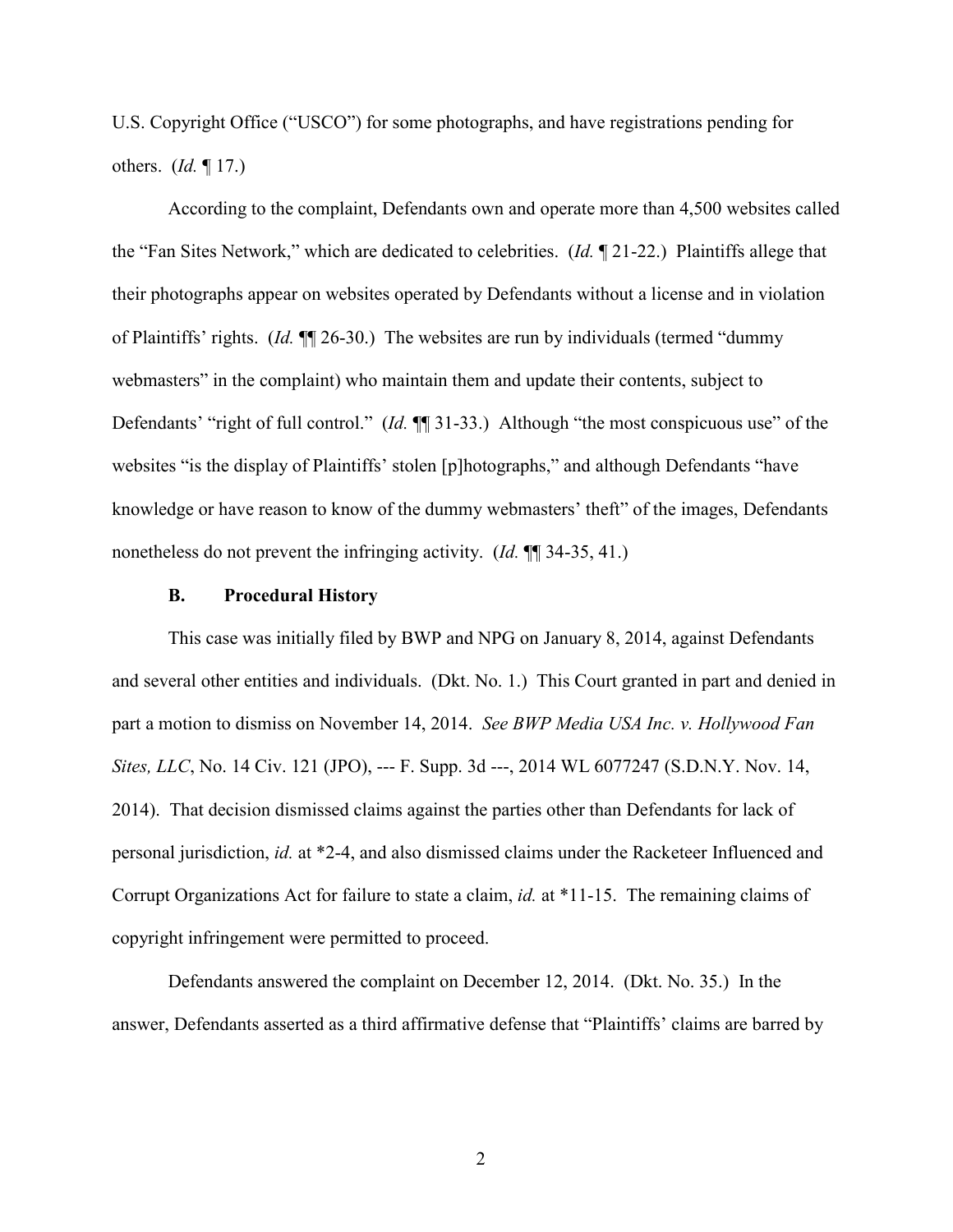the safe-harbor provisions of the  $[DMCA] \ldots$ <sup>[2](#page-2-0)</sup> (*Id.* at 9.) On January 7, 2015, BWP and NPG filed the present motion for partial summary judgment, seeking to strike the DMCA-based affirmative defense. (Dkt. No. 45.) Defendants opposed the motion (Dkt. No. 54), and BWP and NPG replied (Dkt. No. 62).

In the meantime, each of the three Plaintiffs filed an additional complaint against Defendants. *See National Photo Grp., LLC v. Hollywood Fan Sites LLC*, No. 15 Civ. 410 (S.D.N.Y. filed Jan. 20, 2015); *BWP Media USA Inc. v. Hollywood Fan Sites LLC*, No. 15 Civ. 411 (S.D.N.Y. filed Jan. 20, 2015); *Fameflynet, Inc. v. Hollywood Fan Sites LLC*, No. 15 Civ. 412 (S.D.N.Y. filed Jan. 20, 2015). The Court accepted those cases as related to this action, and the parties stipulated that the three new actions would be consolidated into this case. (Dkt. No. 66.) Plaintiffs also represented that they would file an amended complaint to "eliminat[e] any duplication among the four complaints" within twenty days of the entry of the order on April 17, 2015. (*Id.* at 2.) Although Plaintiffs filed the amended complaint several days late, the parties agreed that it would be accepted for filing and would become the operative pleading in this action. (Dkt. Nos. 67, 69.)

On May 20, 2015, Plaintiffs filed a letter in which they stated that the amendment to the complaint has no effect on the present motion for partial summary judgment. (Dkt. No. 70.)

### **II. Legal Standard**

 $\overline{a}$ 

Summary judgment is proper when "there is no genuine dispute as to any material fact and the movant is entitled to judgment as a matter of law." Fed. R. Civ. P. 56(a). A fact is material if it "might affect the outcome of the suit under the governing law," *Anderson v. Liberty Lobby, Inc.*, 477 U.S. 242, 248 (1986), and a dispute is genuine if, considering the record as a

<span id="page-2-0"></span> $2$  Defendants have raised the same affirmative defense in their answer to the amended complaint. (*See* Dkt. No. 76, at 11.)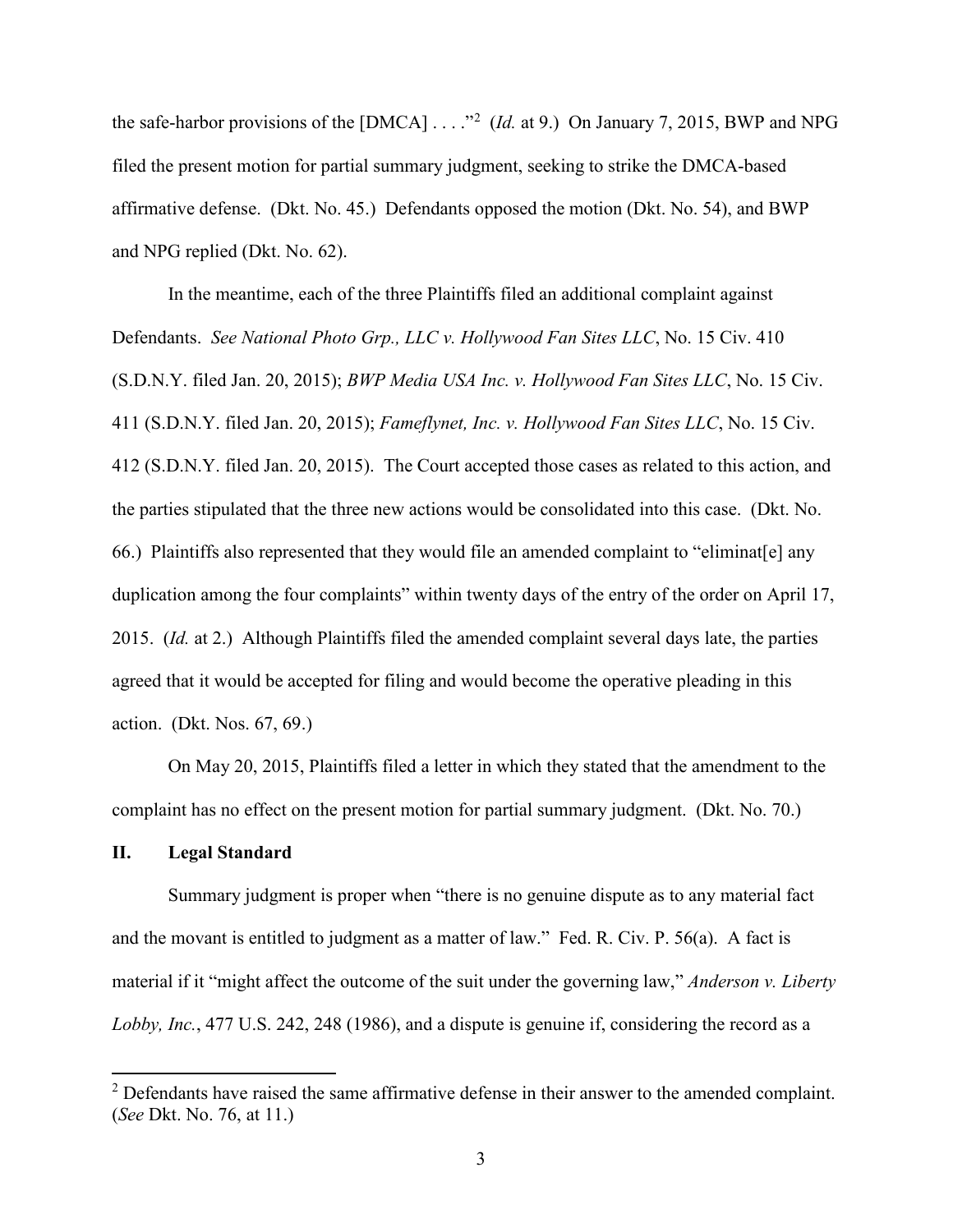whole, a rational jury could find in favor of the non-moving party, *Ricci v. DeStefano*, 557 U.S. 557, 586 (2009) (citing *Matsushita Elec. Indus. Co. v. Zenith Radio Corp.*, 475 U.S. 574, 587 (1986)).

On a motion for summary judgment, the party bearing the burden of proof at trial must come forward with evidence on each element of its claim or defense illustrating its entitlement to relief. *Celotex Corp. v. Catrett*, 477 U.S. 317, 322-23 (1986). It cannot rely upon mere "conclusory statements, conjecture, or speculation" to meet its burden. *Kulak v. City of New York*, 88 F.3d 63, 71 (2d Cir. 1996). If the party with the burden of proof makes the requisite initial showing, the burden shifts to the opposing party to identify specific facts demonstrating a genuine issue for trial, *i.e.*, that reasonable jurors could differ about the evidence. Fed. R. Civ. P. 56(c); *Liberty Lobby*, 477 U.S. at 250-51. The court should view all evidence "in the light most favorable to the non-moving party and draw all reasonable inferences in its favor," and a motion for summary judgment may be granted only if "no reasonable trier of fact could find in favor of the nonmoving party." *Allen v. Coughlin*, 64 F.3d 77, 79 (2d Cir. 1995) (internal quotation marks omitted).

Where, as here, "a plaintiff uses a summary judgment motion . . . to challenge the legal sufficiency of an affirmative defense—on which the defendant bears the burden of proof at trial—a plaintiff may satisfy its Rule 56 burden by showing that there is an absence of evidence to support an essential element of the non-moving party's case." *FDIC v. Giammettei*, 34 F.3d 51, 54 (2d Cir. 1994) (internal quotation marks and brackets omitted).

## **III. Discussion**

BWP and NPG move for partial summary judgment to strike HFS's and FSO's assertion of an affirmative defense under the safe harbor provisions of the DMCA, 17 U.S.C. § 512.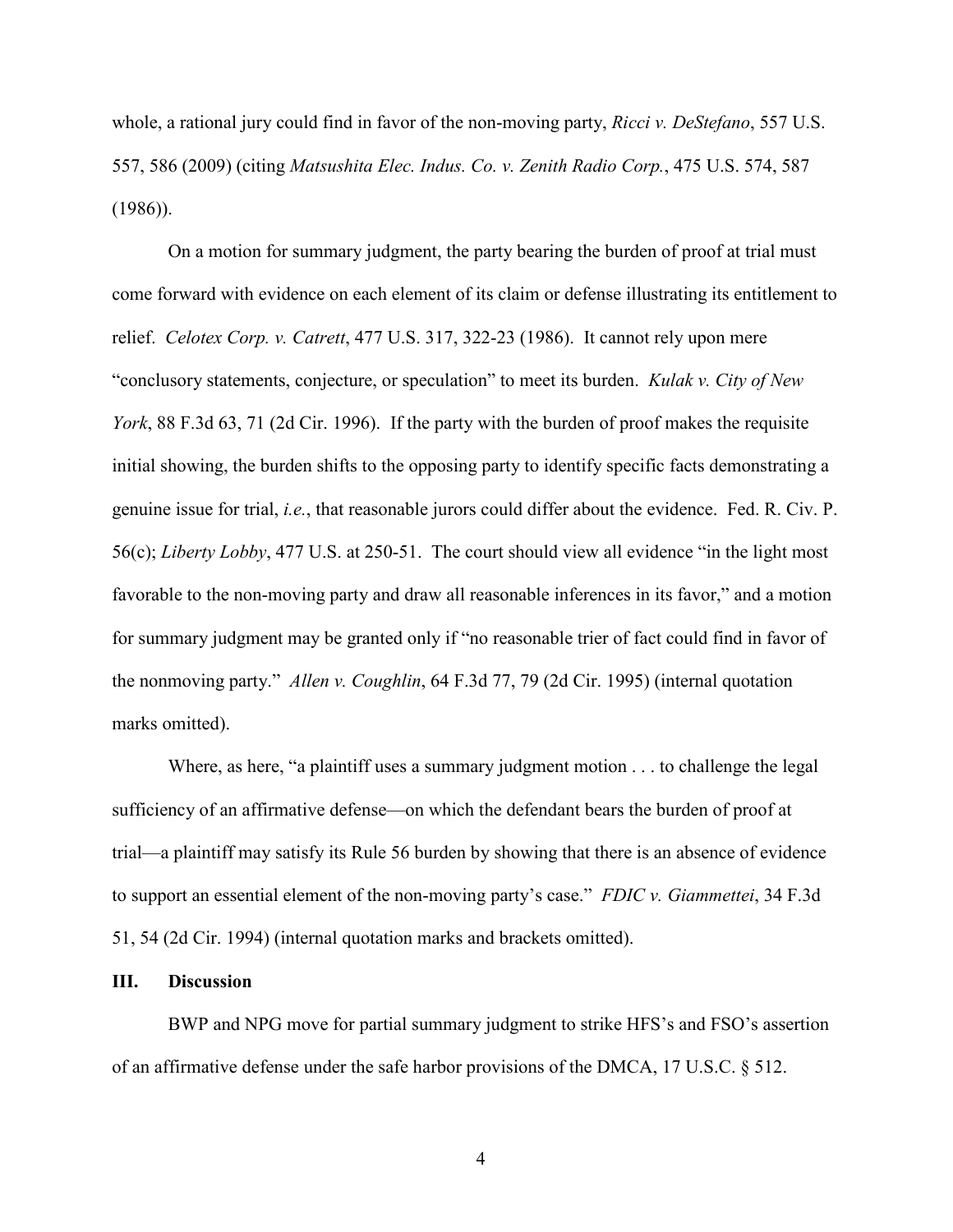### **A. DMCA Safe Harbor**

"[T]he DMCA added four safe harbor provisions to the Copyright Act . . . , which shield service providers from liability for copyright infringement under certain circumstances." *Capitol Records, LLC v. Escape Media Grp., Inc.*, No. 12 Civ. 6646 (AJN), 2015 WL 1402049, at \*5 (S.D.N.Y. Mar. 25, 2015) (citing 17 U.S.C. § 512(a)-(d)). In order to receive protection under the DMCA safe harbors, a party "must meet a set of threshold criteria." *Viacom Int'l, Inc. v. YouTube, Inc.*, 676 F.3d 19, 27 (2d Cir. 2012). Among these criteria are requirements that the party qualify as a "service provider," as defined in the statute; adopt and reasonably implement a "'repeat infringer' policy"; and "accommodate 'standard technical measures' that are 'used by copyright owners to protect copyrighted works.'" *Id.* (quoting 17 U.S.C. § 512(k)(1)(B),  $512(i)(1)(A)-(B), (i)(2)).$ 

If these initial requirements are satisfied, then "a party may be eligible for one or more of the four 'safe harbor' provisions codified at 17 U.S.C. § 512(a) through § 512(d)." *Wolk v. Kodak Imaging Network, Inc.*, 840 F. Supp. 2d 724, 745 (S.D.N.Y. 2012), *aff'd sub nom. Wolk v. Photobucket.com, Inc.*, 569 F. App'x 51 (2d Cir. 2014) (summary order). The safe harbor that may apply in this case is  $\S 512(c)$ , which "covers infringement claims that arise 'by reason of the storage at the direction of a user of material that resides on a system or network controlled or operated by or for the service provider.'" *Viacom*, 676 F.3d at 27 (quoting 17 U.S.C.  $§ 512(c)(1)).$ 

At issue in this motion is  $\S 512(c)$ 's requirement that a service provider "designate" an agent to receive notifications of claimed infringement." 17 U.S.C.  $\S$  512(c)(2). To effectively make such a designation, "[t]he statute requires that the service provider make 'available through its service, including on its website in a location accessible to the public, and by providing to the Copyright Office, substantially the following information[:] the name, address, phone number,

5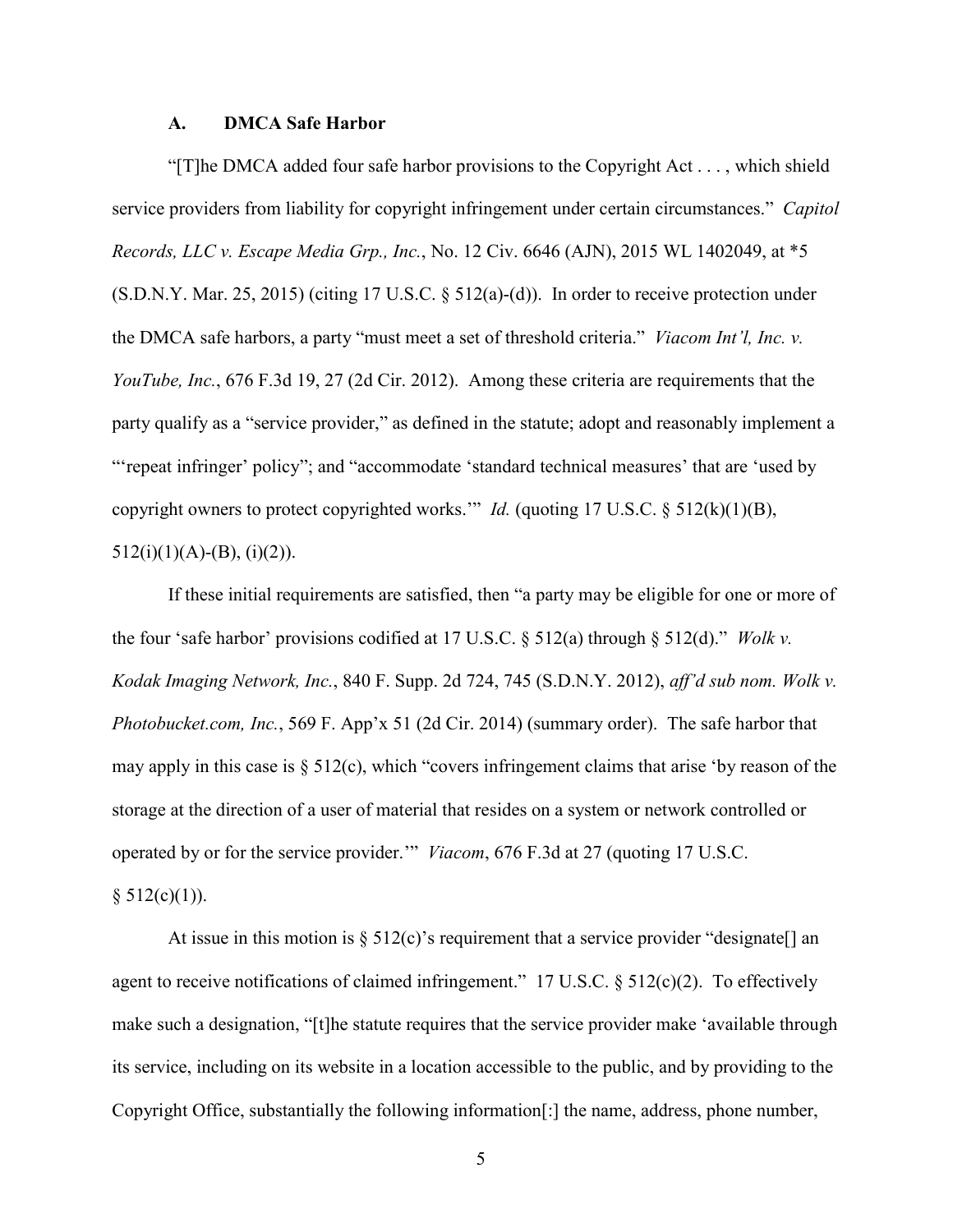and electronic mail address of the agent.'" *Wolk*, 840 F. Supp. 2d at 748-49 (quoting 17 U.S.C. § 512(c)(2)) (ellipsis omitted).<sup>[3](#page-5-0)</sup>

A service provider cannot retroactively qualify for the safe harbor for infringements occurring before the proper designation of an agent under the statute. *See* 17 U.S.C. § 512(c)(2) ("The limitations on liability established in this subsection apply to a service provider only if the service provider has designated an agent to receive notifications of claimed infringement described in [the subsequent paragraph] . . . ."); *see also Oppenheimer v. Allvoices, Inc.*, No. C 14-00499 (LB), 2014 WL 2604033, at \*5 (N.D. Cal. June 10, 2014) (citing cases and holding that the defendant "may not invoke the safe harbor found in Section  $512(c)(1)$  with respect to infringing conduct that occurred prior to [the defendant's] designating a DMCA-related agent with the Copyright Office"); *Costar Grp. Inc. v. Loopnet, Inc.*, 164 F. Supp. 2d 688, 697 n.4 (D. Md. 2001) ("It is undisputed that [the defendant] did not designate an agent until December 8, 1999. Therefore, the safe harbor is only available to [the defendant] with regard to its liability (if any) arising after that date." (citation omitted)), *aff'd*, 373 F.3d 544 (4th Cir. 2004).

# **B. Application**

 $\overline{a}$ 

BWP and NPG request that the Court bar HFS and FSO from seeking the § 512(c) safe harbor based on their assertion that there was no agent designated for DMCA notifications by HFS and FSO at the time of the infringements alleged in the complaint.<sup>[4](#page-5-1)</sup> (Dkt. No. 47 ("Pl. Br.")

<span id="page-5-0"></span><sup>&</sup>lt;sup>3</sup> While the statute requires only that a service provider provide "substantially" such information, the case law and legislative history suggest that the DMCA's substantial compliance rule forgives only "insubstantial departures" from the requirements, such as "misspelling a name, supplying an outdated area code if the phone number is accompanied by an accurate address, supplying an outdated name if accompanied by an e-mail address that remains valid for the successor of the prior designated agent or agent of a copyright owner." *Perfect 10, Inc. v. Amazon.com, Inc.*, No. CV-05-4753 (AHM) (SHX), 2009 WL 1334364, at \*8 (C.D. Cal. May 12, 2009) (quoting H.R. REP. NO. 105-551, at 56 (1998)) (internal quotation marks omitted).

<span id="page-5-1"></span><sup>&</sup>lt;sup>4</sup> There is no dispute that HFS and FSO are "service providers" for purposes of qualifying for the safe harbor. (*See* Dkt. No. 62, at 3.)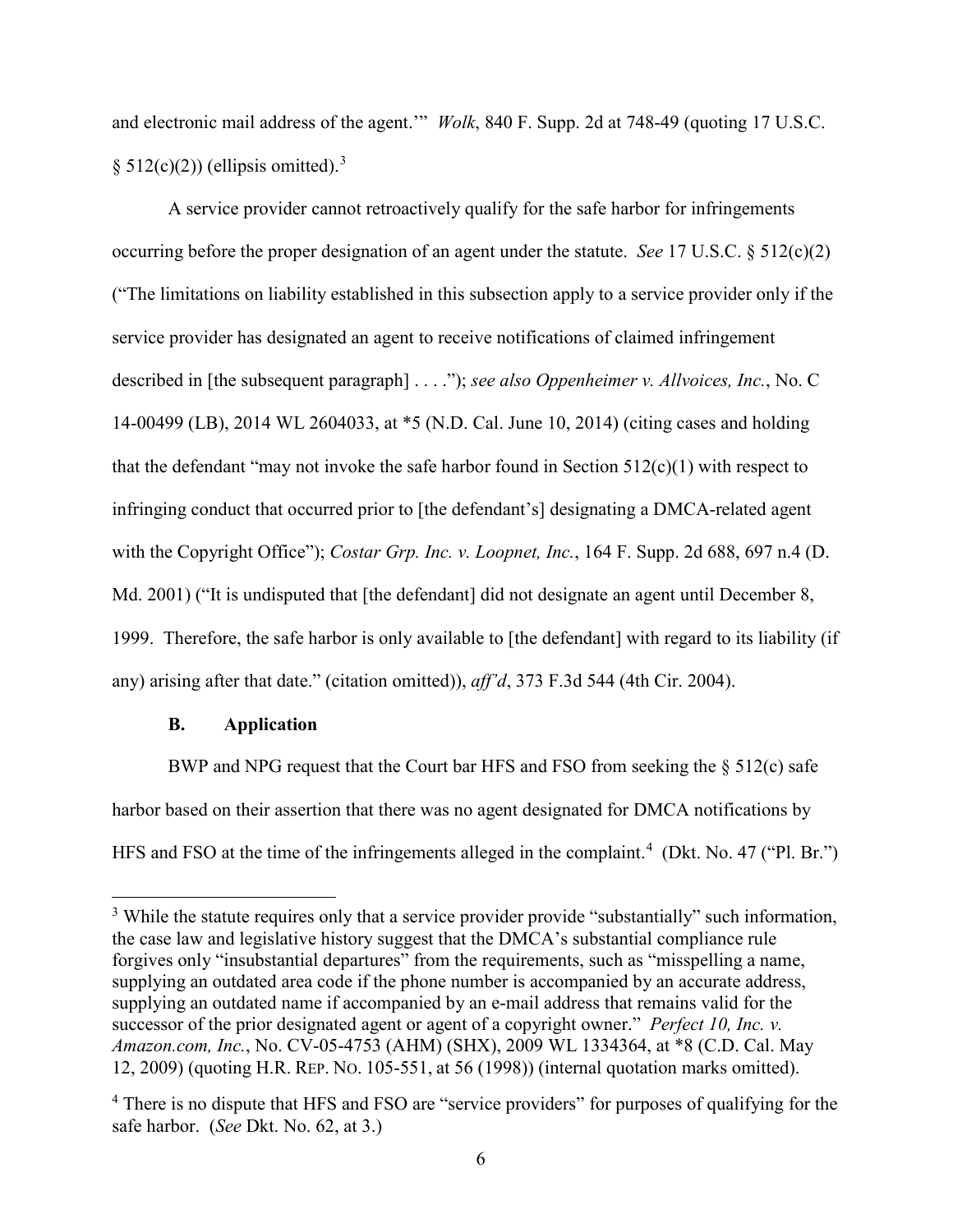at 5.) In support of this assertion, they offer records from USCO's directory of agent registrations, which show DMCA agent designations from HFS and FSO filed on April 29, 2014—after the filing of this lawsuit. In response, Defendants assert that they "fully complied with the statutory requirements for DMCA safe-harbor protection." (Dkt. No. 54 ("Def. Br.") at 2.) The Court considers the question as to FSO and HFS in turn.

# **1. FSO**

 $\overline{a}$ 

FSO is a subsidiary of Hollywood. (Dkt. No. 57 ("Marder Decl.") [3.] Defendants present evidence that FSO first filed a DMCA agent designation<sup>[5](#page-6-0)</sup> with the USCO on November 5, 2012. (Dkt. No. 56 ("Cox Decl.") Ex. A.) That designation was amended on December 5, 2013, and again on April 29, 2014. (*Id.* Exs. B, C.) This evidence is not contested by BWP and NPG. (*See* Dkt. No. 62 ("Pl. Reply") at 2-3.)

BWP and NPG assert that partial summary judgment is still appropriate to bar FSO from seeking the DMCA safe harbor for infringements shown to have preceded that date. (*Id.* at 6.) It does not appear that Defendants meaningfully contest this assertion, and the Court agrees. Accordingly, the motion for partial summary judgment as to FSO is granted in part. Defendants are barred from asserting the DMCA safe harbor for any infringement by FSO that is shown to have occurred before November 5, 2012.<sup>[6](#page-6-1)</sup>

<span id="page-6-0"></span><sup>5</sup> Because the designations relevant to this case are filed under *interim* USCO regulations which will remain in effect until the promulgation of final regulations—these designations are titled "Interim Designation of Agent to Receive Notification of Claimed Infringement." (*See* Cox Decl. Ex. A; Dkt. No. 62, at 4-5.) For clarity, the Court omits the term "interim" in referring to the designations.

<span id="page-6-1"></span><sup>&</sup>lt;sup>6</sup> Plaintiffs assert that the earliest date on which they have alleged infringements is March 17, 2011, citing the exhibits to the complaint. (Dkt. No. 61 ("Pl. 56.1 Counterstatement") ¶ 4.) While those exhibits claim that certain photographs were *registered* with effective dates as early as March 17, 2011 (*see, e.g.*, Am. Compl. Ex. 1 at 1, reference numbers 1001 to 1005), they also assert that Plaintiffs' *observations* of acts of infringement took place, at the earliest, in 2013. (*See* Am. Compl. Ex. 1.) The present record does not contain evidence of acts of infringement that predate FSO's November 2012 DMCA registration. However, there is no need at this stage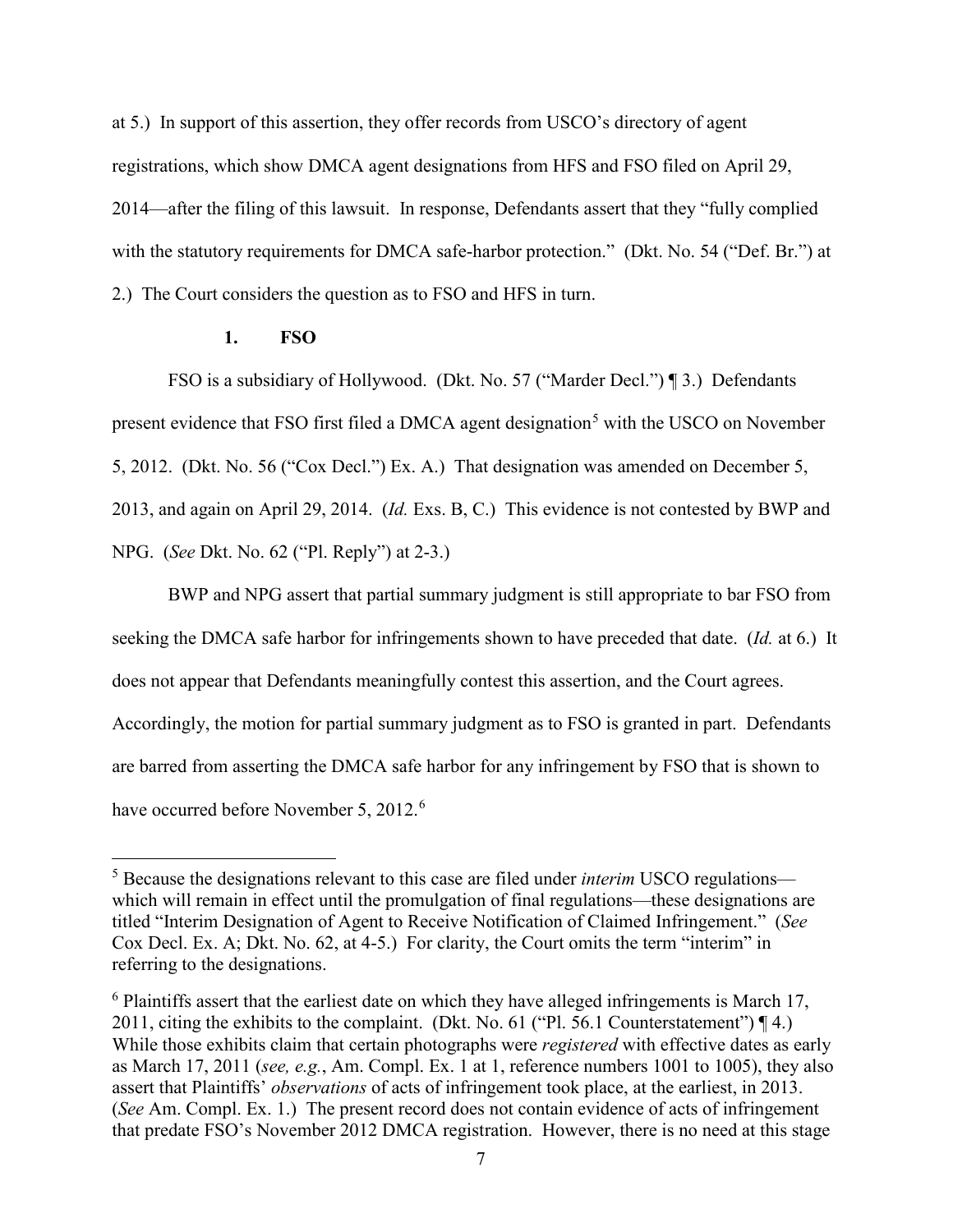# **2. HFS**

 $\overline{a}$ 

The agent-designation question is more complex as relates to HFS. HFS, like FSO, is a subsidiary of Hollywood. (Marder Decl. ¶ 3.) Defendants present evidence that HFS filed a DMCA agent designation on December 5, 2013, and amended that designation on April 29, 2014. (Cox Decl. Exs. E, F.) Defendants also rely on a designation filed by Hollywood on November 3, 2008. (Marder Decl. ¶ 5 & Ex. A.) Declarations supplied by Defendants claim that Hollywood filed that designation "on behalf of itself and its subsidiaries and affiliates, which necessarily included Hollywood Fan Sites, LLC" (*id.* ¶ 5), and that HFS was "intended to be covered" by the Hollywood designation (Cox Decl. ¶ 7).

Section 512(c), as noted above, states that a service provider may seek the safe harbor "only if the service provider has designated an agent to receive notifications of claimed infringement . . . by making available through its service, including on its website in a location accessible to the public, *and* by providing to the Copyright Office," the contact information of the agent. 17 U.S.C.  $\S$  512(c)(2) (emphasis added). The section requires that each service provider "provid[e] to the [USCO]" the "the name, address, phone number, and electronic mail address of the agent," along with "other contact information which the Register of Copyrights may deem appropriate." *Id.* Furthermore, the statute provides, "The Register of Copyrights shall maintain a current directory of agents available to the public for inspection, including through the Internet . . . ." *Id.*; *see also* 4 NIMMER ON COPYRIGHT § 12B.04[3] (updated 2015) (stating that the reason for this requirement is "[t]o facilitate easy access to the identity of all designated agents"). Thus,  $\S$  512(c) makes clear that it contemplates two parallel sources—the provider's website and the USCO directory—where each service provider's DMCA agent information is

to determine whether Plaintiffs will ultimately be able to prove any infringement by FSO that predates November 5, 2012.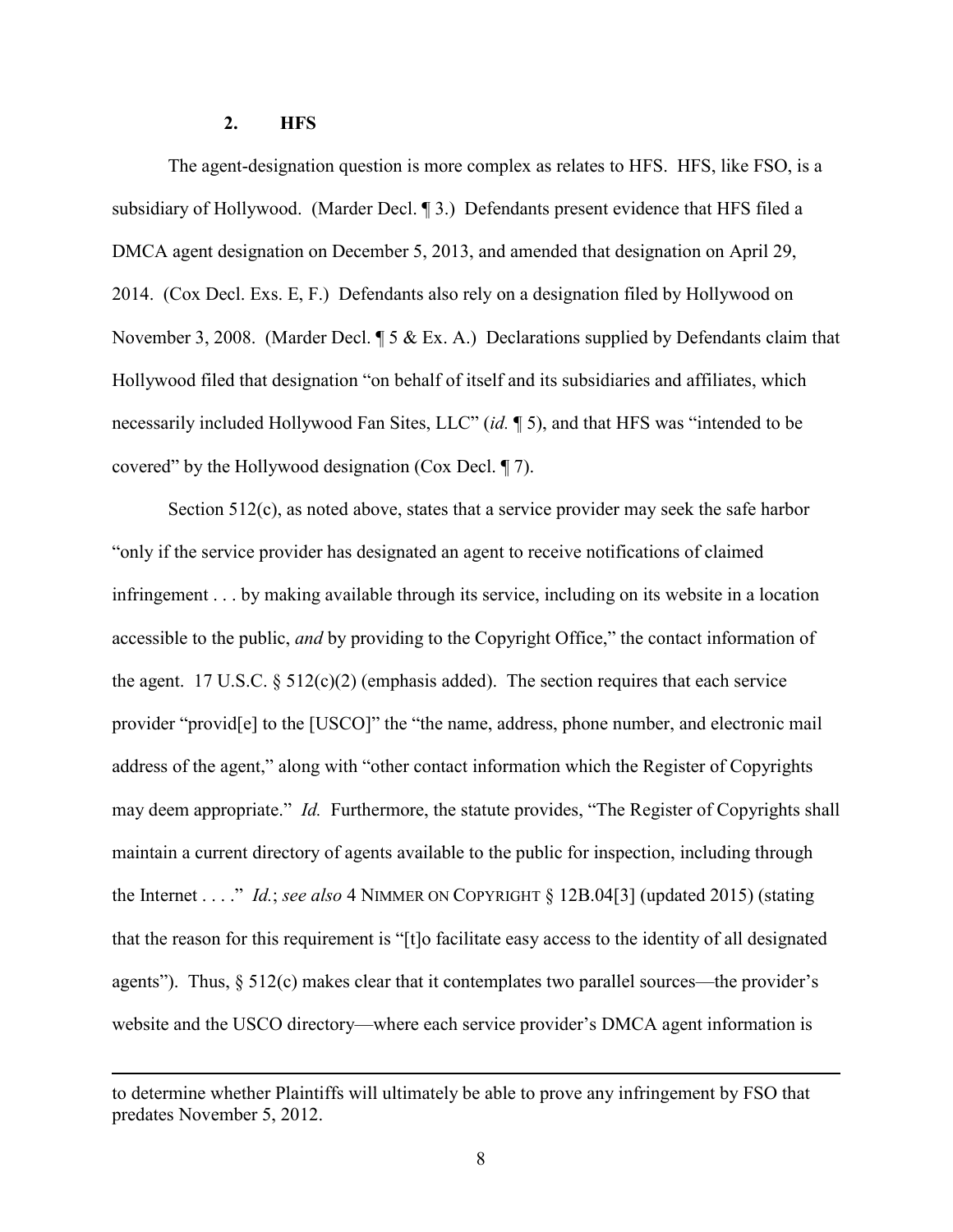readily available to the public. For a service provider to fulfill only one of these two requirements is insufficient.

Defendants argue that HFS qualifies for the  $\S 512(c)$  safe harbor prior to December 2013 because, they assert, the 2008 Hollywood designation covered HFS as well. The Court disagrees. There is nothing in the 2008 Hollywood designation that could be interpreted to make any reference to HFS. A section of the DMCA agent designation form for "Full Legal Name of Service Provider" contains only the name "Hollywood.com, LLC." (Marder Decl. Ex. A.) And in a prompt that calls for "Alternative Name(s) of Service Provider (including all names under which the service provider is doing business)," the 2008 Hollywood designation provides only "Hollywood.com" and "Media By Numbers" as alternate names for Hollywood.com, LLC. (*Id.*) In the entirety of the designation, there is no mention of HFS.

The Court concludes that the statute does not contemplate that a service provider entity can be shielded by the safe harbor where that entity has no presence at all in the USCO directory. *Cf. Perfect 10, Inc. v. Amazon.com, Inc.*, No. CV 05-4753 (AHM), 2009 WL 1334364, at \*8 (C.D. Cal. May 12, 2009) (stating that a DMCA agent designation filed with the USCO was valid where it "enabled anyone who saw it to contact A9's designated agent, through mail, fax, telephone, or the online complaint form"). It is implausible that parties attempting to find a provider's DMCA agent designation, using the USCO's database, are expected to have independent knowledge of the corporate structure of a particular service provider. *Cf. id.* at \*2 ("Because A9 was not among the listed entities [on parent company Amazon's designation], Amazon's copyright agent was not designated to receive notices on behalf of A9."). Accordingly, the Hollywood designation cannot serve as a basis for HFS's DMCA defense.

Furthermore, even had the 2008 Hollywood designation indicated that it was intended to cover HFS, it is far from clear that a single designation can cover multiple entities. The USCO,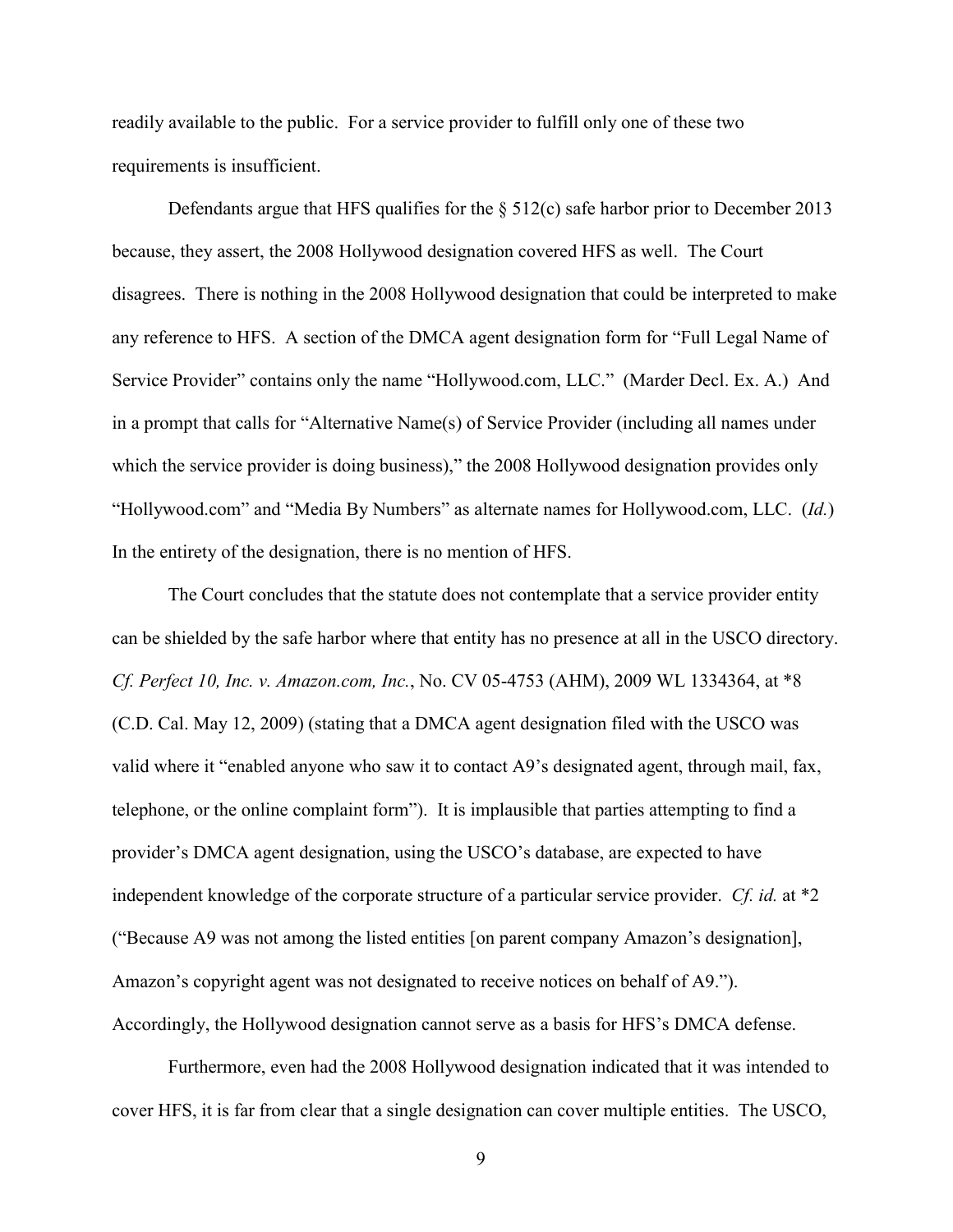acting pursuant to a delegation set out in the statute, has promulgated interim regulations concerning the DMCA designation until such a time as final regulations take effect. *See* 37 C.F.R. § 201.38(a). The preamble to the interim regulations contains a paragraph that explicitly rejects a joint designation by a parent and subsidiary:

> During the interim period before final regulations are promulgated, each Interim Declaration may be filed only on behalf of a single service provider. For purposes of these interim regulations, related companies (e.g., parents and subsidiaries) are considered separate service providers who would file separate Interim Designations. When it considers final regulations, the Office will solicit comments as to whether related companies (e.g., parent and subsidiary companies) should be permitted to file a single Designation of Agent to Receive Notifications of Claimed Infringement.

Designation of Agent to Receive Notification of Claimed Infringement, 63 Fed. Reg. 59233,

59234 (Nov. 3, 1998). Thus, HFS's argument that it could be covered by Hollywood's designation is disallowed under the USCO's current scheme for the designation of DMCA agents.[7](#page-9-0)

As a last argument, Defendants assert that they complied with the DMCA because information concerning a DMCA agent was purportedly available on HFS-hosted websites. (*See*  Def. Br. at 4, 7-8.) Using this information, Defendants assert, NPG "submitted alleged infringement notices requesting the removal of photographs" on HFS-hosted sites on "at least three occasions," which each resulted in a reply from a Hollywood agent stating that the images had been removed. (*Id.* at 4-5.)

Even assuming the truth of Defendants' factual assertions, however, they are irrelevant.

As stated above, the statutory scheme expressly requires two publicly available, parallel sources

 $\overline{a}$ 

<span id="page-9-0"></span><sup>&</sup>lt;sup>7</sup> Because the Court concludes that there was insufficient information in the Hollywood designation to cover HFS in any event, the validity of a joint DMCA agent designation is not squarely presented here. Accordingly, there is no need to decide whether the USCO's present interpretation of the statute deserves deference or is otherwise the correct reading of  $\S 512(c)(2)$ .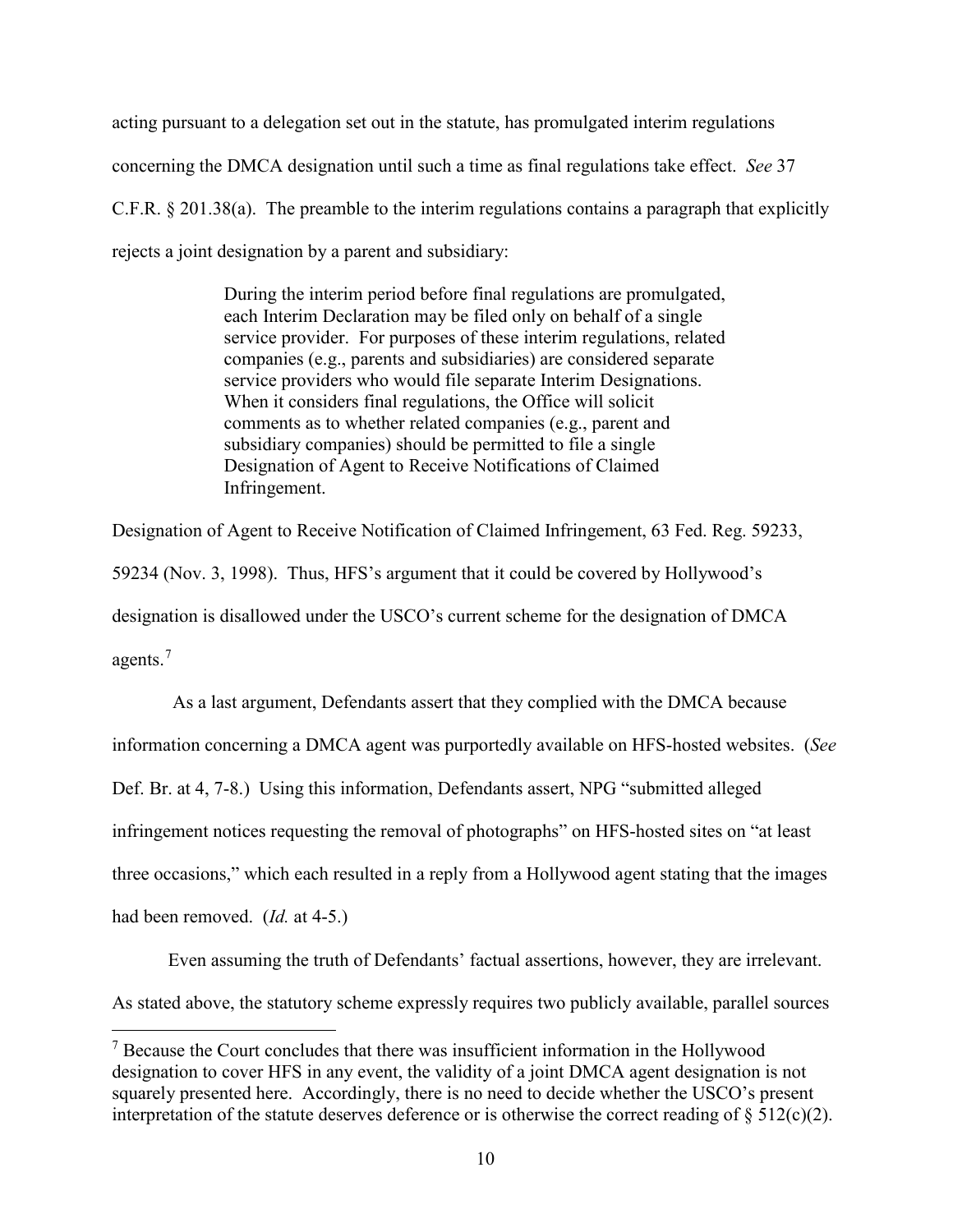of a service provider's DMCA agent information (the service provider's website and the USCO directory) in order for that provider to be shielded by the § 512(c) safe harbor. For this reason, Defendants' assertion that agent information was provided on HFS-controlled websites cannot save HFS from disqualification for the § 512(c) safe harbor. *See Perfect 10, Inc. v. Yandex N.V.*, No. C 12-01521 (WHA), 2013 WL 1899851, at \*8 (N.D. Cal. May 7, 2013) ("The statute plainly specifies that a registered agent is a predicate, express condition—the safe harbor will apply 'only if' such agent has been designated and identified to the Copyright Office for inclusion in the directory of agents."). Moreover, the fact that HFS may have actually received notices of infringement, and consequently removed the images claimed to be infringing, is also insufficient. *See id.* ("[The defendant's] objection that it received and processed the DMCA notices without having an agent registered with the United States Copyright Office is irrelevant to whether it complied with Section  $512(c)(2)$ . [The defendant's] objections that [the plaintiff] at times sent DMCA notices to the wrong email address, and that it substantially complied with the DMCA takedown requirements in response to the notices are likewise irrelevant.").

Accordingly, BWP and NPG's motion is granted in part as to HFS. Defendants cannot assert a DMCA safe harbor defense for any infringement by HFS that is shown to have occurred before December 5, 2013—the date on which HFS filed its own DMCA agent designation.

# **IV. Conclusion**

For the foregoing reasons, it is hereby ordered that BWP and NPG's motion for partial summary judgment is GRANTED IN PART and DENIED IN PART. Specifically, Defendants are barred from asserting a defense under 17 U.S.C. § 512(c) as to FSO for any infringement occurring before November 5, 2012, and as to HFS for any infringement occurring before December 5, 2013.

11